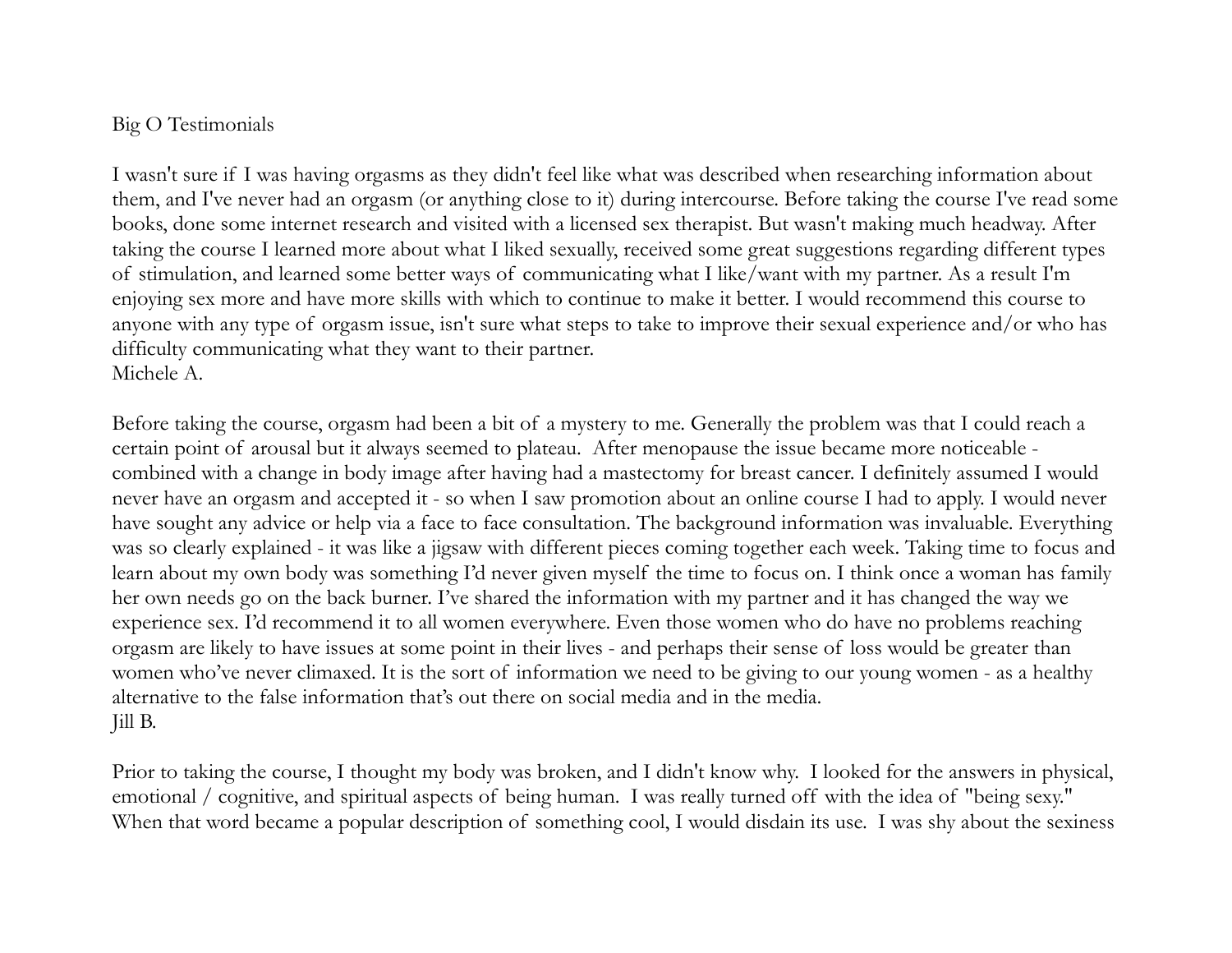of my character and body and tried minimalizing it. I never had orgasms before this class, even within the context of a 41 year marriage. And although I really wanted to, I was so uptight about "making it work," that I couldn't. I had seen specialists in hormonal therapy such as gynecologists, urologists and urogynecologists; recieved counseling from sex therapists, counselors, and spiritual healers; purchased and tried using sex toys, sexy clothing and "how-to" books; mixed things up a bit "for interest" and talked with all my close girlfriends. As a nurse, I worked in women's health care for over 25 years, during which time I talked with and educated myriads of women about sexual health, learning much from them as I carried out my role as their nurse and health advisor. I also am a teacher of Human Growth and Development for girls in grades 5-7. Therefore, I spend a lot of time studying the subject and talking with both moms and girls about living female. As a result of the course... I had an orgasm! I feel comfortable feeling and being sexy. OMG! And now I know how to have orgasms and am able to whenever I want to! It's amazing! My body is not broken! To whom would you recommend this course, and why? I would recommend this course to anyone who is sexually active and / or wants to understand the mystery of the female body and soul. I even wish parts of this course were available for teaching pre-sexual teens. Anne M.

I have noticed that having an orgasm post menopause can be more difficult. Still feels great but just takes longer. I was very interested in learning more, personally and professionally. Owning a clinic where we encounter a lot of clients with some degree of sexual dysfunction, I'm always looking for new ideas/treatments that can help myself and my clients. This course has been beneficial and providing new ideas and insight. I would recommend this course to anyone that wants to learn more and increase their sexual pleasure. Cheryl Briggs, RN, BSN DermaHealth Laser & Skin Care Clinic 1850 S Stewart Avenue Springfield, MO 65804

I'm a 62 yr old woman. I've always enjoyed sex but never had a orgasm. Prior to this class, I never investigated if there was a method for achieving an orgasm. While, I still haven't had one, I now feel more confident in pleasuring myself. Dr Erica's course teaches you to speak up for your needs and desires in a relationship. I think any woman who is open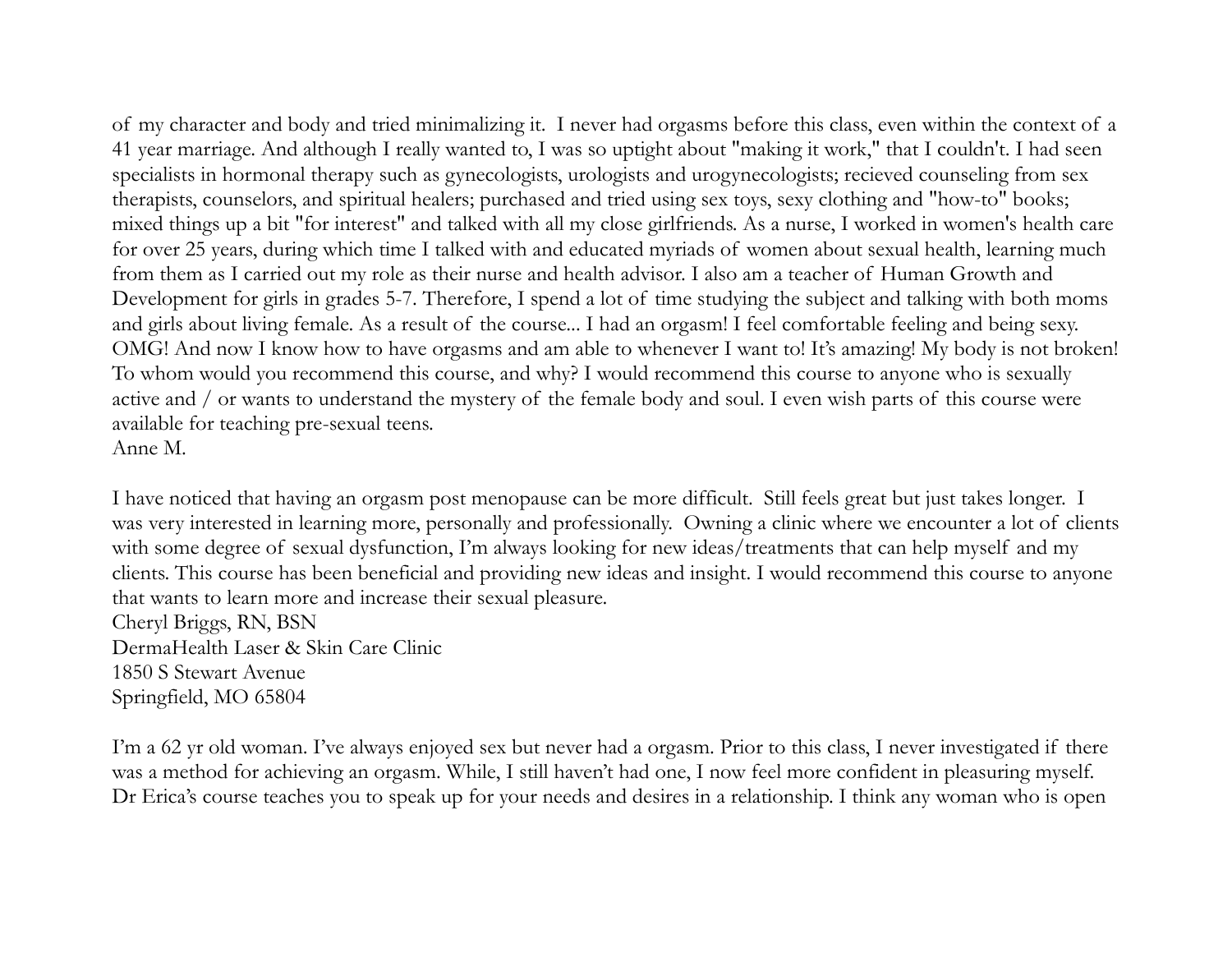to the possibility of capturing the missing orgasm should try the course. I wish I had done this earlier in life before I became post menopausal with a lower libido and no ability to self-lubricate. Debra C.

I wanted to take the course because I have never been able to have an orgasm with heterosexual penetrative intercourse or external stimulation; however, I was able to climax occasionally with masturbation when I was alone. Even though I'm a gynecologist and understand all of the physical and anatomical factors that go into having an orgasm, I was never able to relate my clinical knowledge to myself. I also felt as if something was deficient with me which is what ultimately lead me to explore alternative techniques and ways to think about sex in hopes of enhancing my sex life. Prior to taking the course, I tried using a vibrator and exploring erotica and porn, which often would allow me to reach orgasm; however, it always left me feeling "dirty". The main benefit I learned from this course was not to feel guilty about sex. I was raised in a family where sex was not discussed nor encouraged. I can remember my mother throwing a fit when my 18 year old sister who was in her first year of college wanted to watch a rated R movie. I was 30 at the time and she berated me for having such poor judgment. The ordeal started because there was a sex scene in the movie. Simply recognizing how my past experiences and upbringing effected my views about sex and self pleasure have been instrumental in changing my mindset and helping me to relax. This simply shift has helped me feel sexier (a turn on in itself). I would recommend this course to women with sexual dysfunction that was negatively affecting their quality of life. Dr. Marchand helped me to release the barriers I had in place that were blocking my ability to fully enjoy sexual experiences. Though her course I was able to understand how relaxation, arousal and stimulation impact sexual pleasure. My mindset about sex and pleasure has changed, This simple shift has resulted in improved sexual experiences, and has given me more confidence to move through the world. I recommend this course to women who are unsatisfied with the sexual lives.

## MG

Before this course, I'd never had an orgasm before, and I had difficulty sustaining pleasure throughout sex and masturbation. I would tell myself them some women were wired for orgasm, and others weren't, and that I was firmly in the second camp. As a result of this course, I've been able to firmly dispel that troubling idea. Thanks to Dr. Marchand's lessons on focus, mindfulness, and sexual confidence and communication, I've been able to experience much greater presence of mind and pleasure during sex and masturbation--I even experienced orgasm for the very first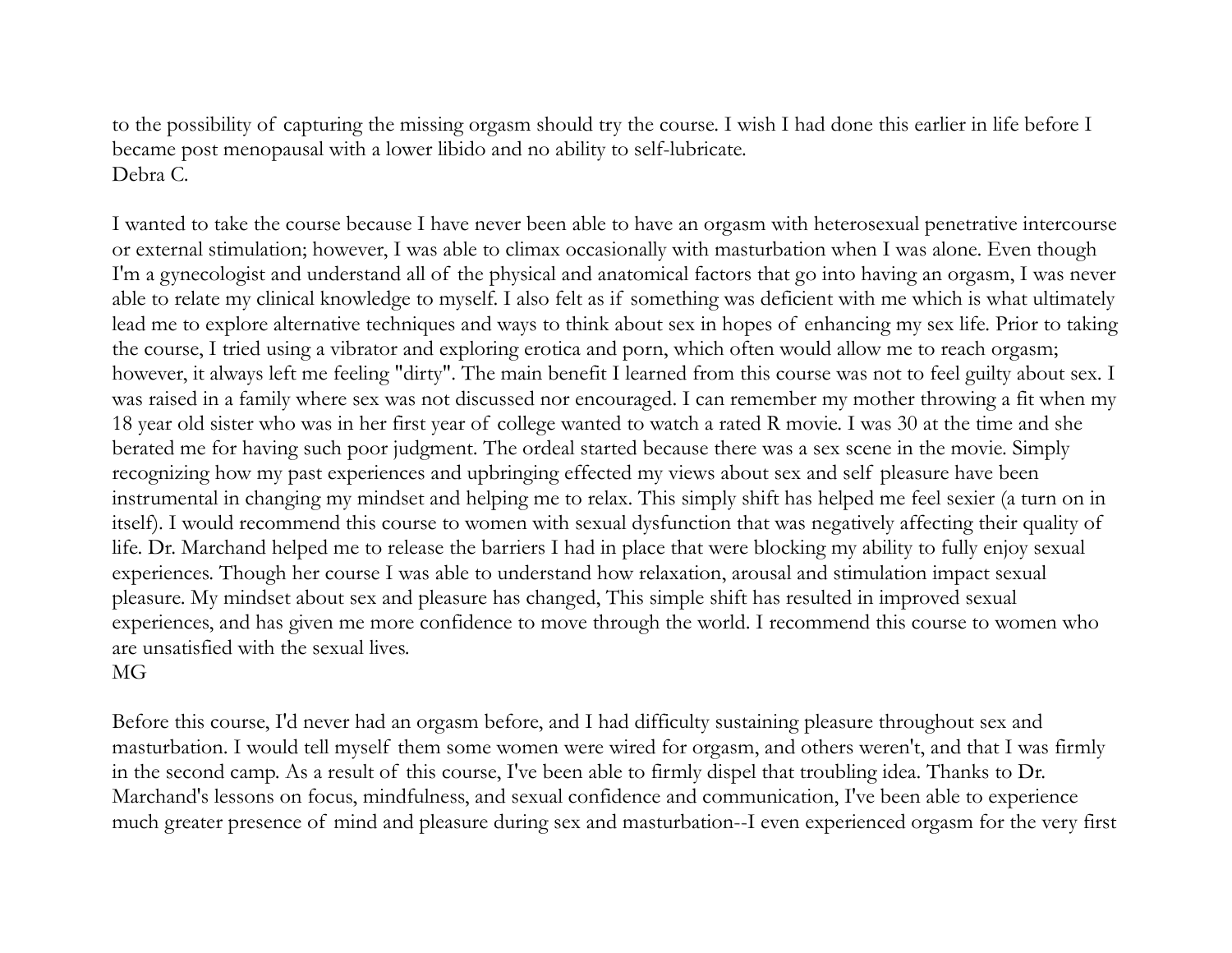time. I would recommend this course wholeheartedly to anyone who has difficulty embracing sexual pleasure; Dr. Marchand is able to understand and articulate so many of the causes for these problems as well as helpful potential strategies for addressing these issues. Elaine C.

Prior to this course, I had never had an orgasm before. I honestly just assumed that I had either never had great sex, or that I was just someone that wouldn't ever be able to achieve an orgasm. I'm not the most experienced person when it comes to sex, but I thought that if I could have one by now (at age 27) then I would have. I also never really knew 'what it took' to get there. I really had to grasp and take into account the 'mindful activity' aspect. Whenever I have tried to do things on my own (prior to this course), I would just go right into it. That never did it for me, clearly haha! Knowing how to relax and spend time to get into the mood and appreciate and explore your body is the foundation for experiencing orgasm! I've learned to take more time with it, be more patient, and more accepting - if it happens it happens, if it doesn't, it doesn't! In addition, I never really knew what to do when it came to masturbation - the best things to use, how to go about it in the most satisfying way, etc. I would recommend it to anyone, really. Younger, older, experienced, not experienced, everyone can benefit from this course. Ana C.

I'd never had an orgasm before, in part due to being on SSRI medication. Before the course, I just accepted that having an orgasm wouldn't be possible for me, and that I should enjoy sexual pleasure without it. My main outcome from the course was feeling more confident and in touch with my body, and more aware of my unconscious views towards sex and relationships. I feel more in control and knowledgeable. My main outcome from the course was feeling more confident and in touch with my body, and more aware of my unconscious views towards sex and relationships. I feel more in control and knowledgeable. I would recommend this course to other younger women like me, who for whatever reason have never experienced an orgasm before. The course is completely non-judgmental and compassionate, and addressed a lot of questions and beliefs that I didn't know I had. Mary S.

When I started the course, my concern was achieving arousal. Childhood abuse had formed an emotional barrier that was difficult to overcome and I spent many years assuming it would rarely happen for me. Dr. Erica's course helped me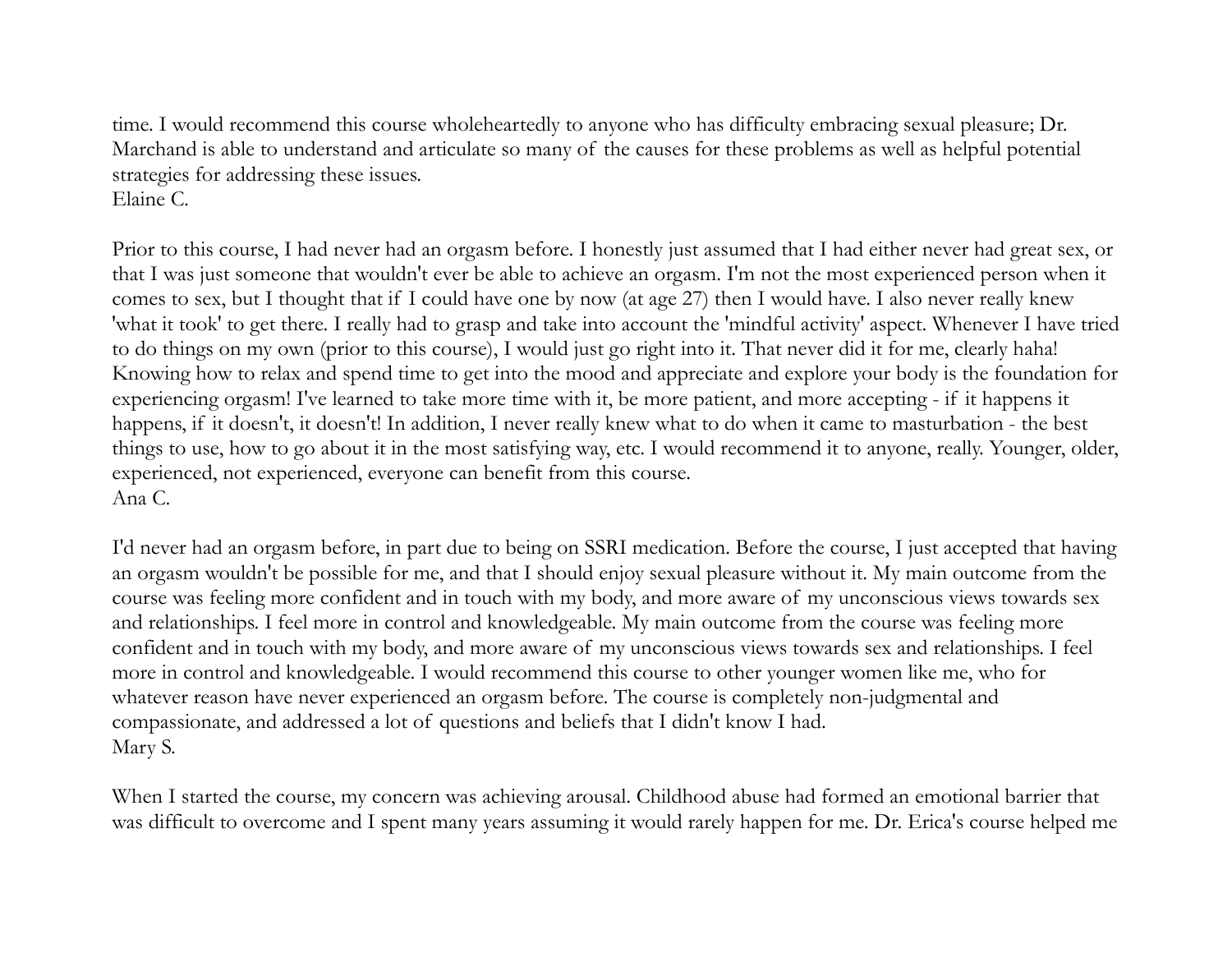work through the process of reestablishing a more natural connection with my body. With an active family life, it was a challenge for me to find time for all the recommended pleasure sessions, but I was able to keep up enough to see results. Thank you, Dr. Erica! Shannon R.

I had trouble having orgasms with a partner and especially on my own. I had never had one on my own. Before taking the course, I kept trying and would get discouraged. I ended up faking them with my partner. As a result of the course, I now enjoy sex more and understand that this is a common issue with many women, and that the ultimate goal is to enjoy my time, and not just climax. I'd recommend the course to anyone feeling discouraged or upset about their situation.

Anata H.

Before taking The Big O Masterclass, I thought I had a pretty healthy relationship with my body; but the exercises in this course uncovered a lot of "stuff" that I had never even considered before. Plus, I learned A LOT about anatomy, what is "normal" and new ways to talk about what I need and want. The main benefit for me personally was learning how to slow everything down, indulge more and (most importantly) enjoy more. I would recommend this course to ANY woman who wants to deepen her experience of pleasure regardless of whether or not she is currently able to orgasm.

Alicia E.

I grew up being taught that sex was reserved for marriage and that outside of that context, it was wrong and shameful. I suppressed my sexuality for so many years that when I was ready to express it, my body was completely numb to the touch, even when I felt aroused internally. I struggled to feel much of anything with my partner let alone have an orgasm. In addition to the shame and disappointment I felt at not being able to enjoy something I believed was supposed to be innately enjoyable, my inability to experience pleasure from lovemaking became problematic to the health and happiness of our relationship. I needed to do something about it, so when I stumbled on the Big O Masterclass, I was elated. Prior to finding the course, I had listened to a podcast where a woman was talking about this healing modality called de-armouring the vagina which uses breath work and pressure points to release emotional and energetic trauma from the vagina. After exploring that modality, I found it was helpful for taking my body from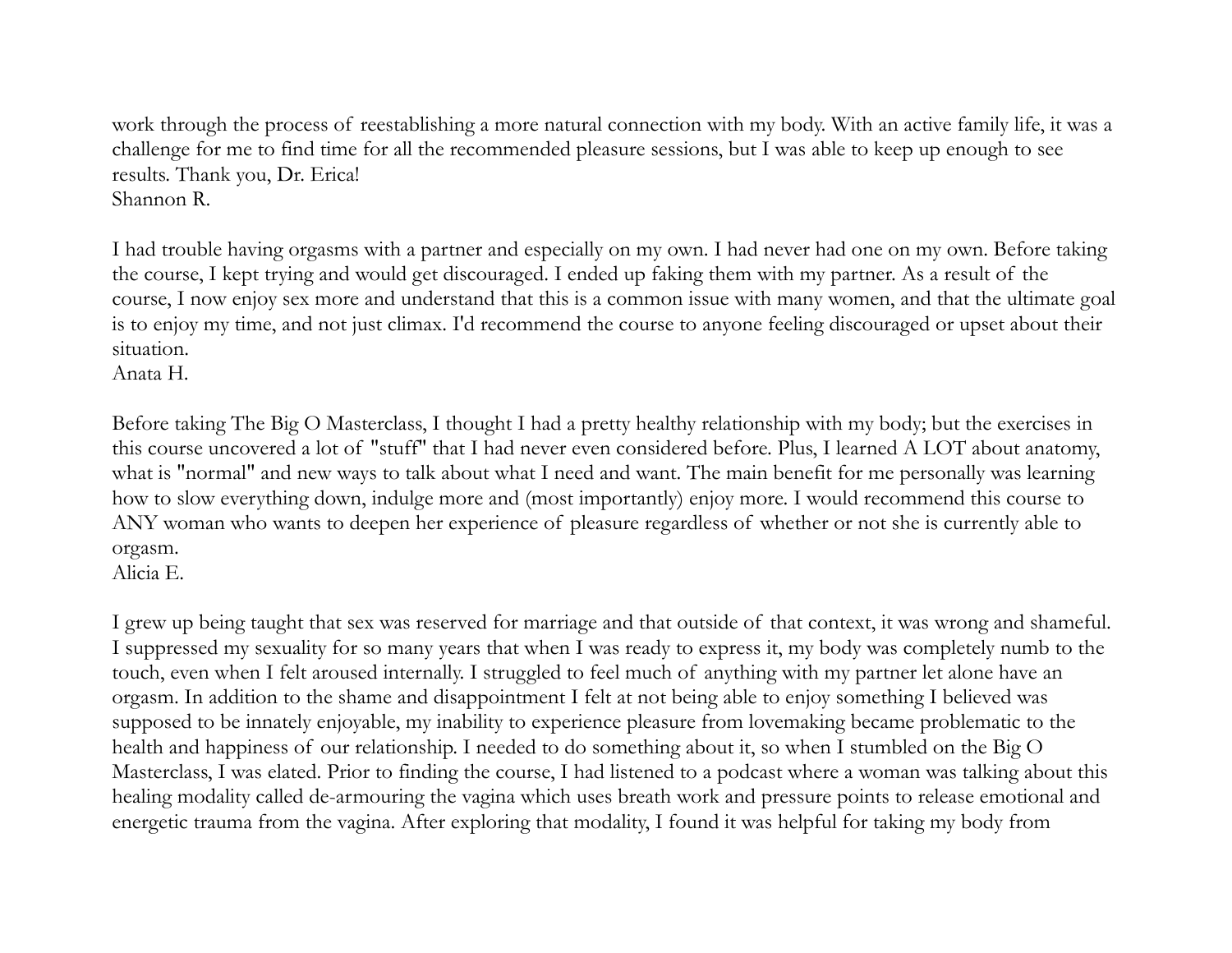experiencing numbness, then pain, to feeling some pleasure, but at that point the best I could do is hope for orgasm. Admittedly, I have only gone through the first couple lessons in the Big O Masterclass, but so far I've experienced several orgasms on my own (in at least three distinct areas) and have been able to enjoy sexy time with my partner so much more, even to the point of ejaculation (to my surprise) and orgasm. I'm still exploring and learning about what types of touch get my engine going, but I'm amazed that I've had the results I've had so early on in the program. I would recommend this course to anyone who needs to create or deepen connection with their body. I believe that all who immerse themselves in this masterclass will be truly amazed at the levels of pleasure they are able to enjoy when they do the work. Two classes in and I've gone from 0 to 25 (out of 100) on the pleasure scale. I can't wait to see what happens when I actually complete the course!! Laurel E.

I'm a pelvic floor physical therapist at the Pelvic Health and Rehabilitation Center. I work with patients of all ages to achieve optimal bowel, bladder, and sexual health. Erica is a colleague of mine and a great resource for my patients. Erica is very well educated about sexual health. She has a way of helping clients feel comfortable with feeling pleasure in a world where female pleasure is not highly valued. I appreciate how inclusive her classes are for all people. Women who want more sexual pleasure and satisfaction will benefit from this course. Melinda Fontaine, PT DPT Pelvic Health and Rehabilitation Center

I've always thought orgasms where this big powerful sensation. It turns out mine (and many other people as well) seem to be just short and sweet. As I have a very low sex drive, orgasms never felt like something worth the time and work to me. Before the course, I assumed orgasms where the ultimate goal of sex and that I couldn't ever be able to crack the code of the magical Big O. Not knowing how to achieve it, not being into self exploration and with a pretty narrow minded sexual experiences, it all felt unachievable and not for me. As a result of the course, I've been studying myself more, understanding more deeply that to have somebody pleasure me, I would need to do the work of knowing what touches I liked on myself first. The course helped me explore my own body, which I have been very uncomfortable with in the past, in an easily approachable way. I discovered things about my body, things that my body liked, but also mediums that would turn my body on. I would recommend this course to women needing to learn about their bodies,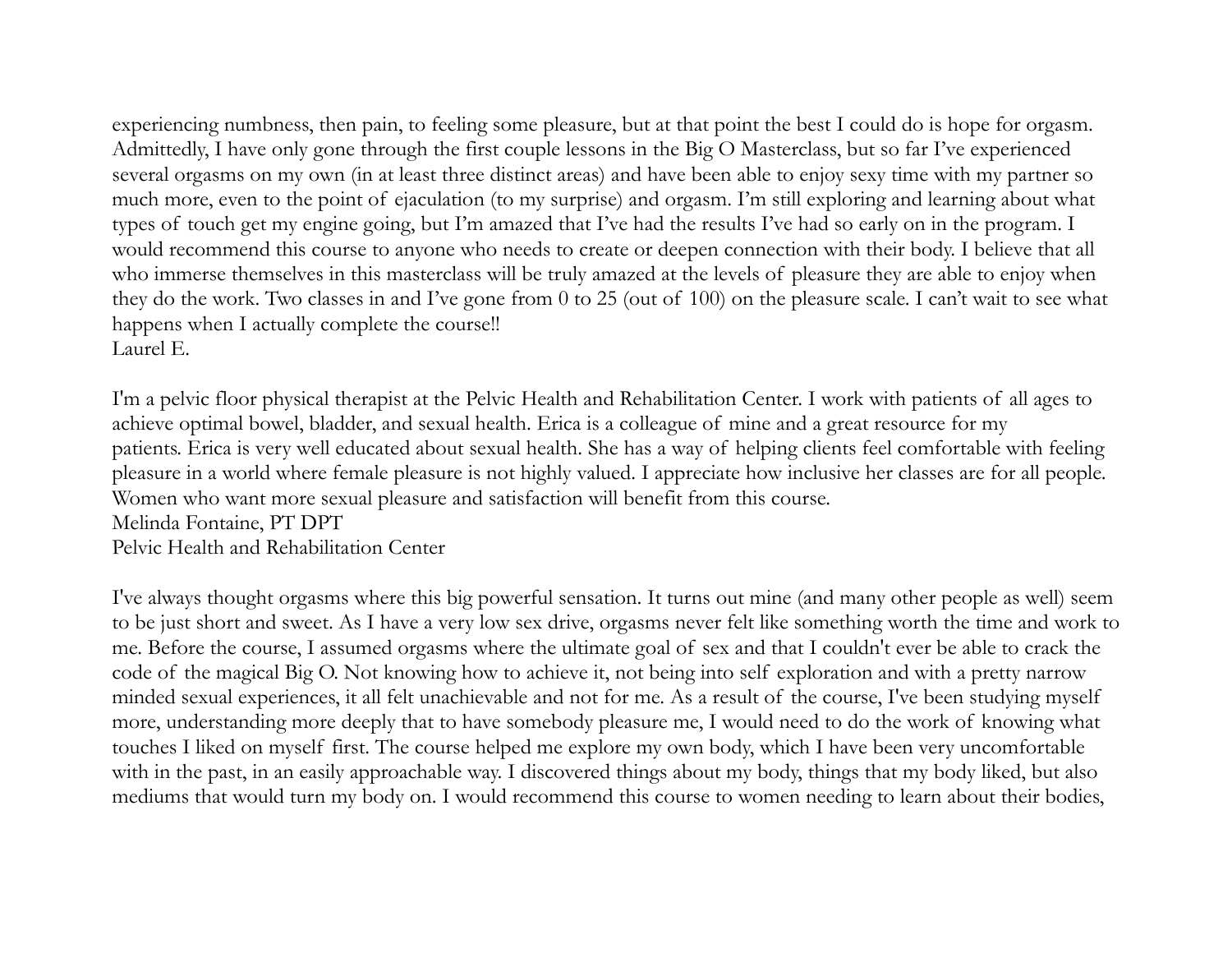wanting to discover things to improve their sex lives and discover new mediums to help them build a collection of turn-ons. We can all learn a little from it, and it is wonderful this way! Elodie G.

I took the course because I am concerned that I have unhealthy sexual fantasies based on very young exposure to rapebased romance novels. I do not like rape based fantasies, but they are one of the only things that give me orgasm. So, I want to learn better ways, techniques, or mindsets to change my outlook. Prior to taking the course, I have tried having different fantasies, tried to engage my partner in other things, but then I do not orgasm. I am still in the process of going through the course, life seems to get in the way of being a quick study. I hope to be able to repeat the lessons to better absorb the information. Also, I was unsure that the lessons would apply in the way I hopped, but I am very happy with the practical lessons and hope to learn more as I complete the course. I would recommend this class to every woman. I think we should take control of our own pleasure and anything we can learn to enable us to own our situation and facilitate better connection with our partners and our own bodies empowers us. Emily F.

I was concerned that I wasn't having orgasms but everyone I talked to said I'd know it if I had one. I started seeing a psychologist that specializes in sex therapy. She suggested some videos. I learned ways to relax and not put pressure on myself. I would definitely recommend this class to anyone who is not having orgasms, especially due to past childhood experiences. This class was very easy going and started with the basics of how just get comfortable with your own naked body. You must do the pleasure sessions though to get maximum benefit. Sometimes you have to make time for them. My husband enjoyed some of the videos too. I thought this would help him understand how female minds work and what we go through emotionally. Cindy G.

My orgasms would come slowly but sometimes not at all... Even when they'd come, they weren't very strong or long. They weren't very trustworthy. Before taking the course, I tried different vibrators but with little success. We just always tried to persevere....and know that sometimes it just wasn't going to work. As a result of the course, we learned new ways to communicate...pretty good for someone who's been married for many more years than I'm willing to admit! I would recommend this course to everyone! I think anyone going through the information can benefit!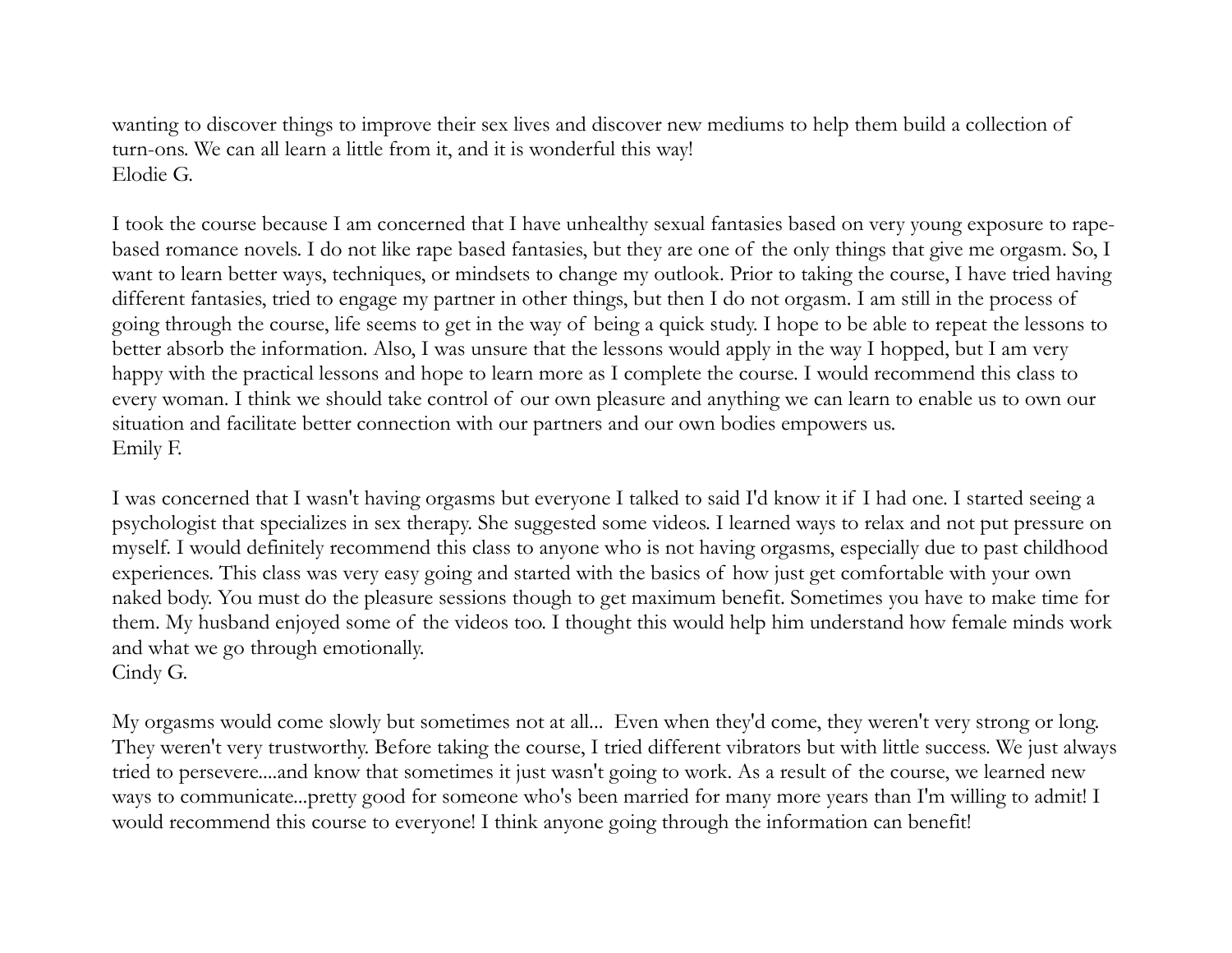## Dee H.

I decided to take this course because I had never had an orgasm. Before taking the course, I used to have a lot of pain during sex and every attempt to masturbate just seemed pointless and frustrating. I had looked at a lot of stuff online: Betty Dodson's website, OMG Yes... read some books, but none of it seemed possible for me. I'm only 36, but I had such a pathetic sex drive. Luckily, I finally went to the ladies at Maze Health, and they got me pain free quickly and also discovered that because of many many years of birth control I had basically no androgens in my body. I'm taking testosterone now to get my hormone levels back to normal, and that makes getting aroused a possibility again! I have yet to actually have an orgasm. But I feel now that if I make the time for it and keep practicing it might be possible. I would recommend this course to anybody who wants to increase their pleasure and improve their attitude about sexual pleasure.

Emily K.

My concern centered on multiple medical conditions that made orgasms difficult. Things changed as I entered menopause and also had a low sex drive due to lack of regular level of testosterone due to long-term oral birth control use. I was also diagnosed with hypertonic pelvic floor muscles, vestibulodynia as well as a possible hooded clitoris. I decided to take the course because I saw a physical therapist who recommended the Big O Masterclass. Before that, I'd sought medical attention. I was able sometimes to achieve orgasm but had pain due to medical issues. As a result of the course, I learned to understand the orgasm process in terms of my medical challenges. I began to learn what my needs are and how to start on the path to orgasm. I would recommend this course to anyone with medical issues of any kind having trouble having an orgasm! Persephone C.

I've never been able to climax either individually or with a partner. This has a huge impact on the way I feel about myself personally and what I feel I'm able to bring to a relationship. In general it's made me very insecure. I still have not been able to climax but this course has given me back a bit of hope to keep trying. I'd recommend this course to anyone who has trouble and feels like there's no hope or no community or no one who understands. Rose L.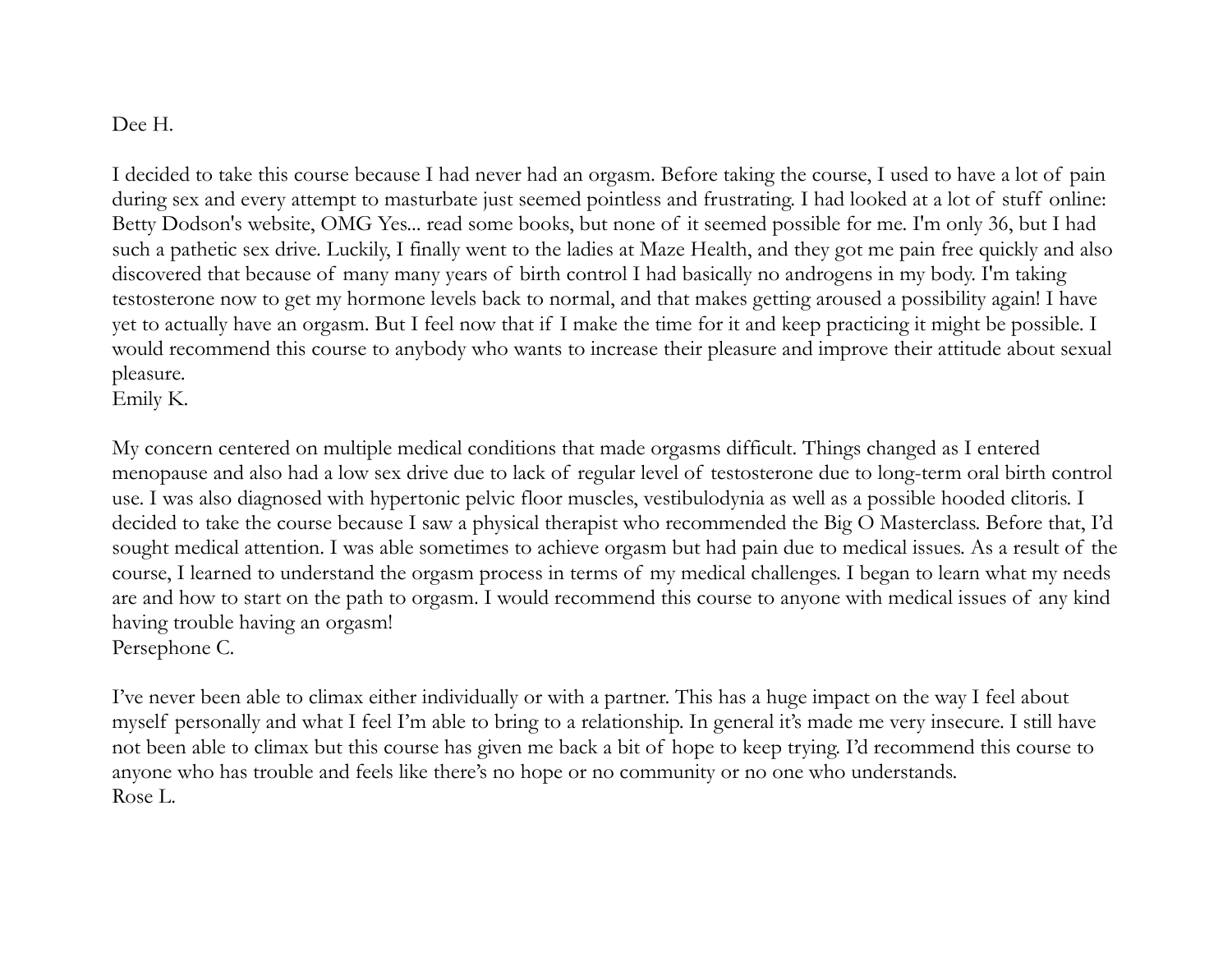Prior to taking the course it was very difficult for me to reach orgasm alone, and I had never had an orgasm with a partner. This was in part due to medication and mental health issues experienced over the years.

Taking this course made me spend time focusing on myself, my sexual health and pleasure and seeking out new ways to experience pleasure like I had never done before. It was like going to a yoga or spa retreat for your libido, giving you an opportunity to really understand yourself, figure out what works for you and what you really want! Not finding your own path to sexual pleasure meant that frustration took hold for me, rather than patience, learning and growth. Over time this frustration makes your sexual pleasure a chore, and this course taught me the way to bring excitement, focus and desire back into sex by looking at it through a new and understanding lens.

Not finding your own path to sexual pleasure meant that frustration took hold for me, rather than patience, learning and growth. Over time this frustration makes your sexual pleasure a chore, and this course taught me the way to bring excitement, focus and desire back into sex by looking at it through a new and understanding lens.

Taking this course benefitted me so much by making me spend time learning my own body, my own desires and interests and learning how to make them work for me. Spending the time focusing on yourself, rather than feeling the pressure to "perform" by having an orgasm means that your pleasure is more about the journey.

The course may not give you the orgasm we see in movies (Dr. Erica teaches us that this isn't reality most of the time anyways), but I can't imagine anyone feeling sorry for what they learn in the process. This course would be amazing for any woman feeling disconnected with their own sexual being, anyone who has felt some kind of sexual repression or challenges, or anyone who wants to learn how to find their own sexual pleasure triggers and how to use them.

I'm so grateful to have been able to take Dr. Erica's course. She is obviously a very talented, and experienced therapist in this field, to the point where she knows what questions you are going to ask before you ask them, and is so open to your thoughts, concerns and inhibitions that you can't help but push them aside. She was always very supportive in question and answer sessions and makes you feel like you're having a tea with a friend who is sharing their knowledge with you, rather than an intimidating session at your doctor that makes you feel like there's something wrong with you. Andrea R., 31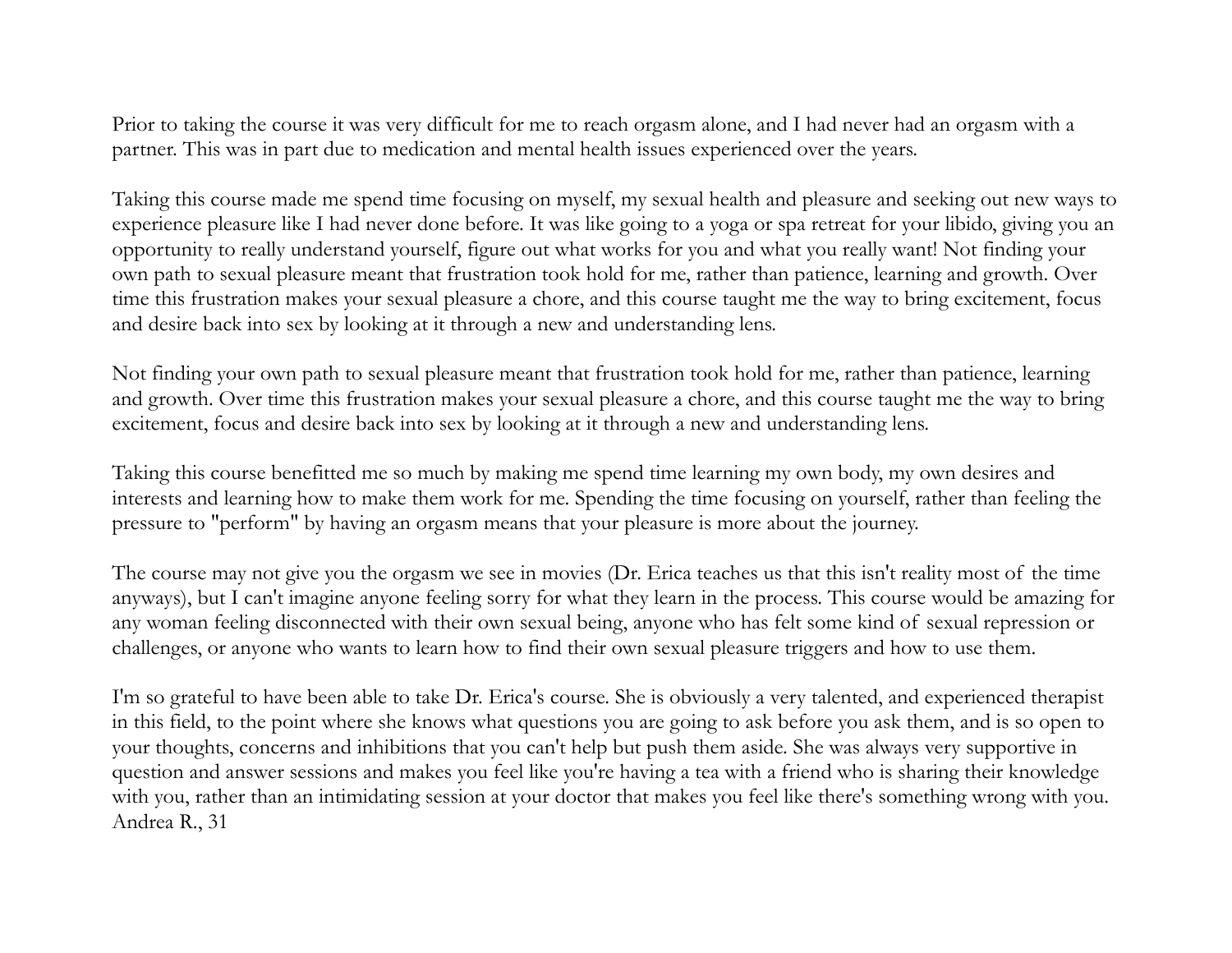I am a pelvic floor physical therapist, working with people of all ages with bladder, bowel, sexual dysfunction, and pelvic pain. A number of my patients have a difficult time returning to sexual activity following an illness, surgery, or childbirth. Some may never have been sexually active in the past due to pain. I was given Erica's name through another coworker and think that her video presence is really personable and non-intimidating. I think this class is a good fit for women that are having difficulty knowing how to approach sexual activity, have had difficulty or no experience with orgasm, or find themselves having negative self talk in regards to their sexual experience. Christina McGee PT, DPT | Sullivan Physical Therapy

I decided to take this course because while I could achieve an orgasm most of the time with a partner, I had trouble achieving orgasm by myself. This had been that way for such a long time that I didn't know what to do and just assumed that was how it was supposed to be for me. I was a bit skeptical at first that a video course could really help me. I mean how could just watching some videos help me. I had just assumed my issue was too weird for something like this to work. The advice and insight that Dr. Marchand put in the videos really worked wonders for me. I really liked the way that common concerns were addressed from the previous section at the beginning of the next section. This really helped me realize that the issues I were experiencing or the questions that I had were common and that if I stuck with the course, that I could get really achieve my goal. This also helped me realize that my issue was not weird and was 'fixable' if I put in the time and work. I would recommend this course to anyone who has concerns achieving an orgasm. It is not something that is shameful if you have trouble at it. This course really truly helps. After a couple of pleasure sessions, I was able to see positive improvement and that was something that had not happened for many years.

Laura N.

1) Inability to have an orgasm. I assumed something was wrong with me, and my gynecologist recommended trying to beta test this course!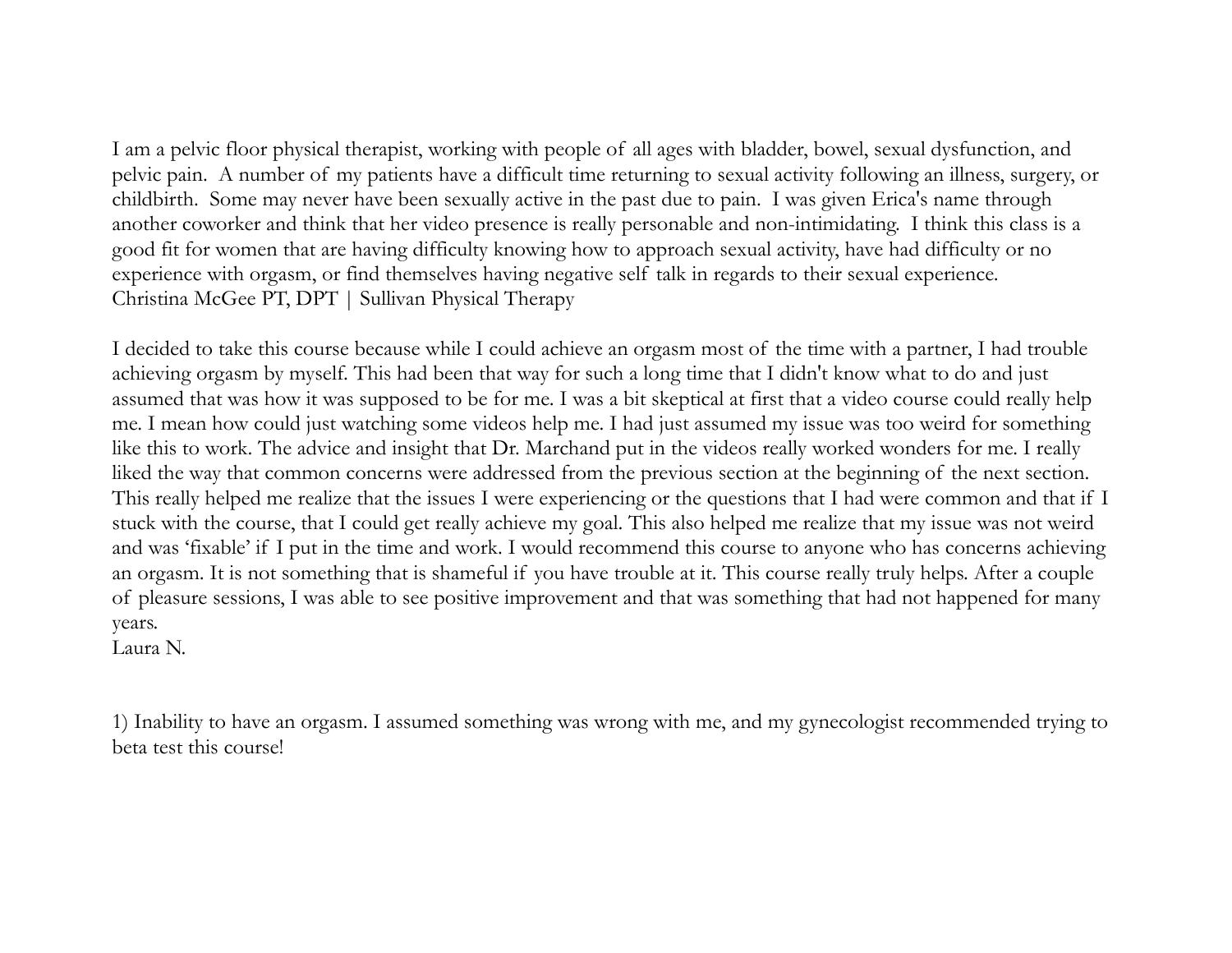2) I assumed there was something wrong with me. I was really embarrassed by it and didn't feel I could ask anyone for help, outside of my gynecologist. I felt really isolated because my experience was not reflected by my peers nor the media.

3) I learned to ask for what I really want during sex and to advocate for myself. The pleasure manifesto was amazing at empowering me during those moments.

4) Anyone having difficulty with orgasm for an extended period of time. Do not suffer through this if it's impacting your life and happiness.

On a personal note, I encountered a lot of mental roadblocks surrounding sex and orgasm that I wasn't previously aware of. I now have tools that I can use moving forward to improve my sex life, with and without having an orgasm. Thank you thank you thank you! Linda L.

After having no difficulty having orgasms for many, many years, suddenly about 2 years ago, I stopped having them. Initially, I made excuses why it wasn't happening but after about 6 times and still no orgasm, I saw my family physician who referred me to a gynaecologist who dealt with older women's sexual health and gave me the name of a sex therapist. I saw them both. The sex therapist was helpful in that she told me about the 'womanizer'. The gynaecologist, after several appointments, referred me to a urologist who specialises in women with my difficulty who I am seeing now and who suggested that I might be interested in taking Dr. Erica's course. I can only speak to what I got out of the course. I am now able to ask my spouse for things that I had never asked during our married life. I was never able to do that before. When I became unable to have orgasms except with the help of the 'womanizer,' I became so focused on achieving an orgasm that I wasn't fully enjoying all the other pleasurable parts of the sexual experience. The course has opened up the lines of communication between my spouse and I and we both agree that sex is better now than when I was having orgasms without the help of sex toys (mainly the womanizer, that's the one that does it for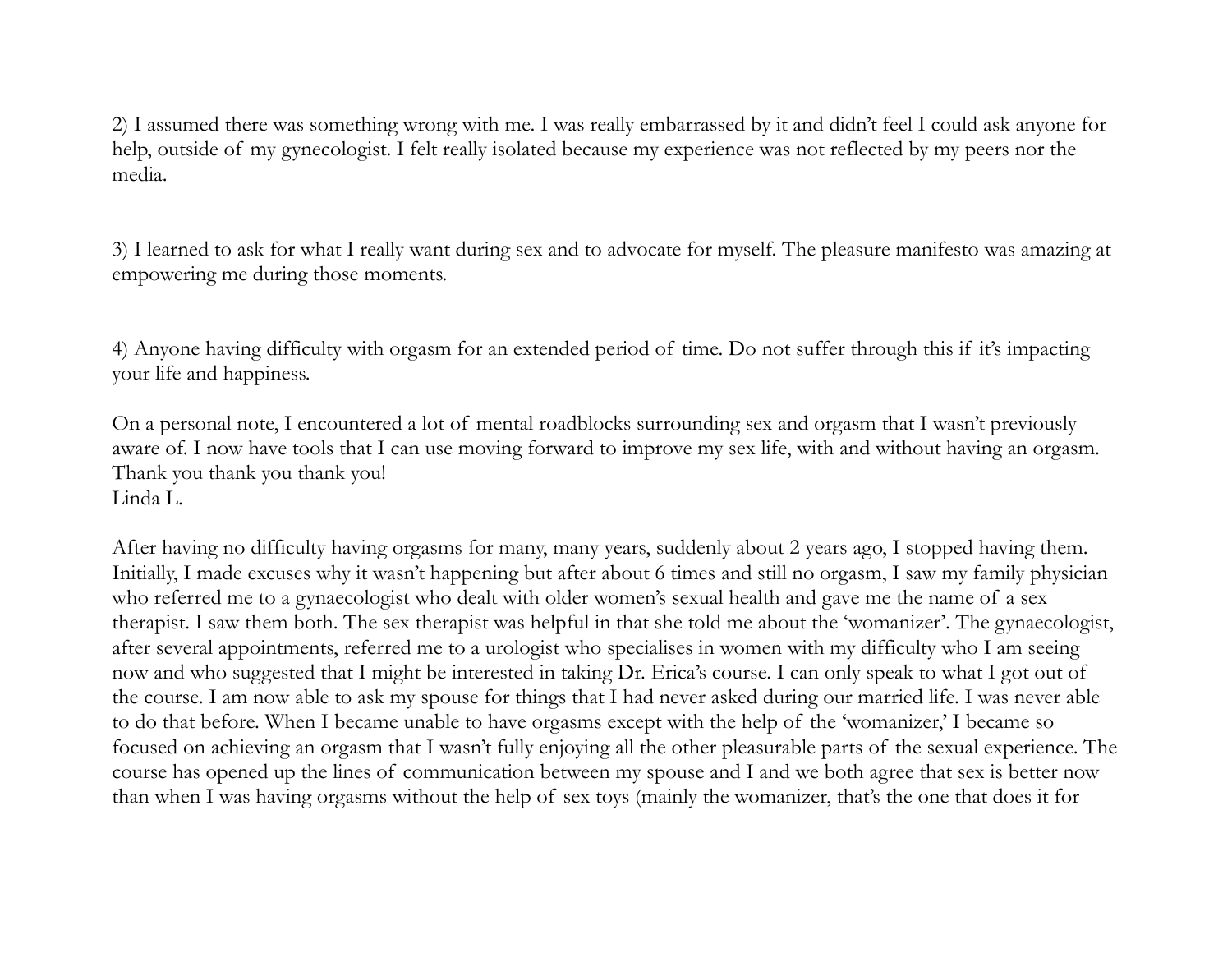me). The course also seems to have had a ripple effect as once I started talking more openly, which I find hard to do, that continued into all areas of our life and as a result we've become much closer.

Who would I say this course is for? I am a 73 year old married lesbian, so it's not just for younger hetero females. Although the course is about the big "O" I struggle to identify what woman wouldn't gain something from it, because it has changed so much for my spouse and I. Dannie M.

What type of orgasm concern did you have that made you want to take the course? I have trouble orgasming with a partner and in general. It's happened very infrequently in the past; only while masturbating and I've never successfully orgasmed with a partner. What did you do about your concern before taking the course? Nothing. I just assumed it was something that it was me. What was the main benefit you experienced as a result of the course? To be completely honest, I never finished the course, but I did start the course and I did start to think that maybe I have an unhealthy relationship with the way I view sex. To whom would you recommend this course, and why? I would recommend it to anyone who think they might have issues orgasming. Kate O.

1. Type of orgasm concern: I had never experienced an orgasm before. I enjoy sex and reach a sort of "climax" but never an orgasm.

2. Before taking the course I had done a little reading on my own and had talked fairly openly about it with my partner. I had sort of come to a point of acceptance that I might never orgasm but I could still enjoy the sexual experience. This reduced pressure/expectations and allowed me to be more comfortable in general, but I had no other specific tools or suggestions for continuing to improve/work toward orgasm.

3. I learned a lot from the course. The reviews of anatomy were super beneficial, as it had been years since I'd actually looked at a diagram of the body parts we discussed. It was also helpful to break down the process of acceleration and braking, to really question what specifically influences my experience. I have still not experienced and orgasm, but I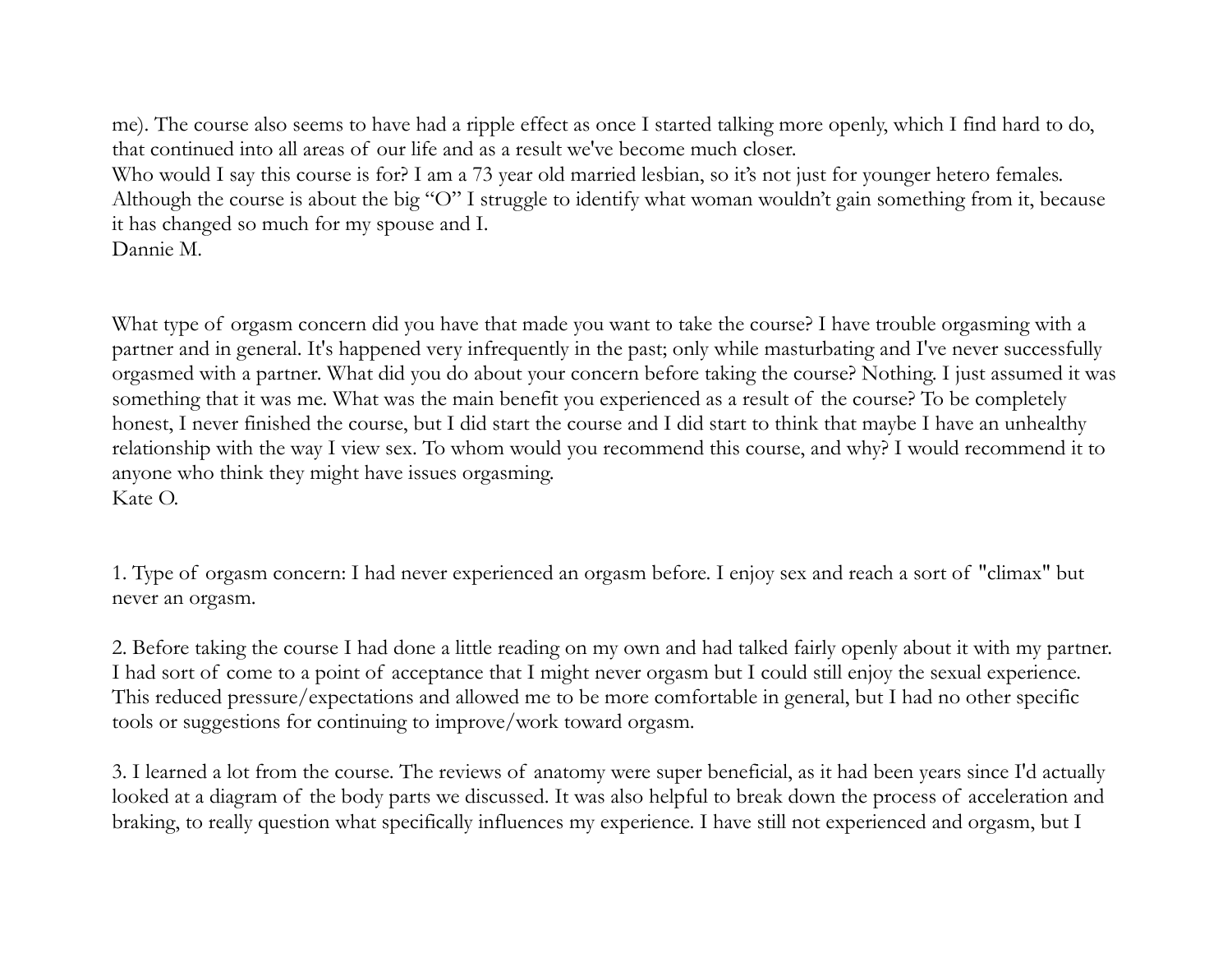admit that I fell behind on the weeks and therefore would catch up by watching a few videos at a time and not fully engaging in the homework or pleasure sessions. I feel that I still have the tools now but I will need to be more disciplined about continuing to explore on my own.

4. I'd recommend this course to any woman who feels uncomfortable, dissatisfied, or curious about whether their sexual experience could improve. Danielle P.

What type of orgasm concern did you have that made you want to take the course? I could only achieve orgasm a certain way, and not with a partner.

What did you do about your concern before taking the course? I listened to a lot of podcasts on sex and orgasms and tried to achieve them in different ways.

What was the main outcome or benefit you experienced as a result of the course? The main benefit is understanding that there is no hierarchy to orgasms, and that I'm not that different from other women. I just need certain stimulation. I also received many good insights as to why I'm not having an orgasm and how I can change my way of thinking surrounding asking for what I want and allowing myself the time I need to get there.

To whom would you recommend this course, and why? I would recommend this course to all women honestly. There are parts that apply to all of us in regards to equality in the bedroom. Kelly P.

What type of orgasm concern did you have that made you want to take the course? I don't have a problem making myself orgasm, it's with my partner that I have a hard time letting myself go and feeling confident and turned on in my own skin. I also realized that I have a hard time asking for what I want. What did you do about your concern before taking the course? I actually bought the audiobook "Come As You Are" or would read articles about orgasming with a partner. What was the main benefit you experienced as a result of the course? Definitely asking for what I want more in bed is a benefit I'm experiencing. Not being shy about how I want to be touched or where I want to be kissed. To whom would you recommend this course, and why? I would recommend this course to women who are feeling insecure in their sex lives or who want to make it better with their current partner. Natalie M.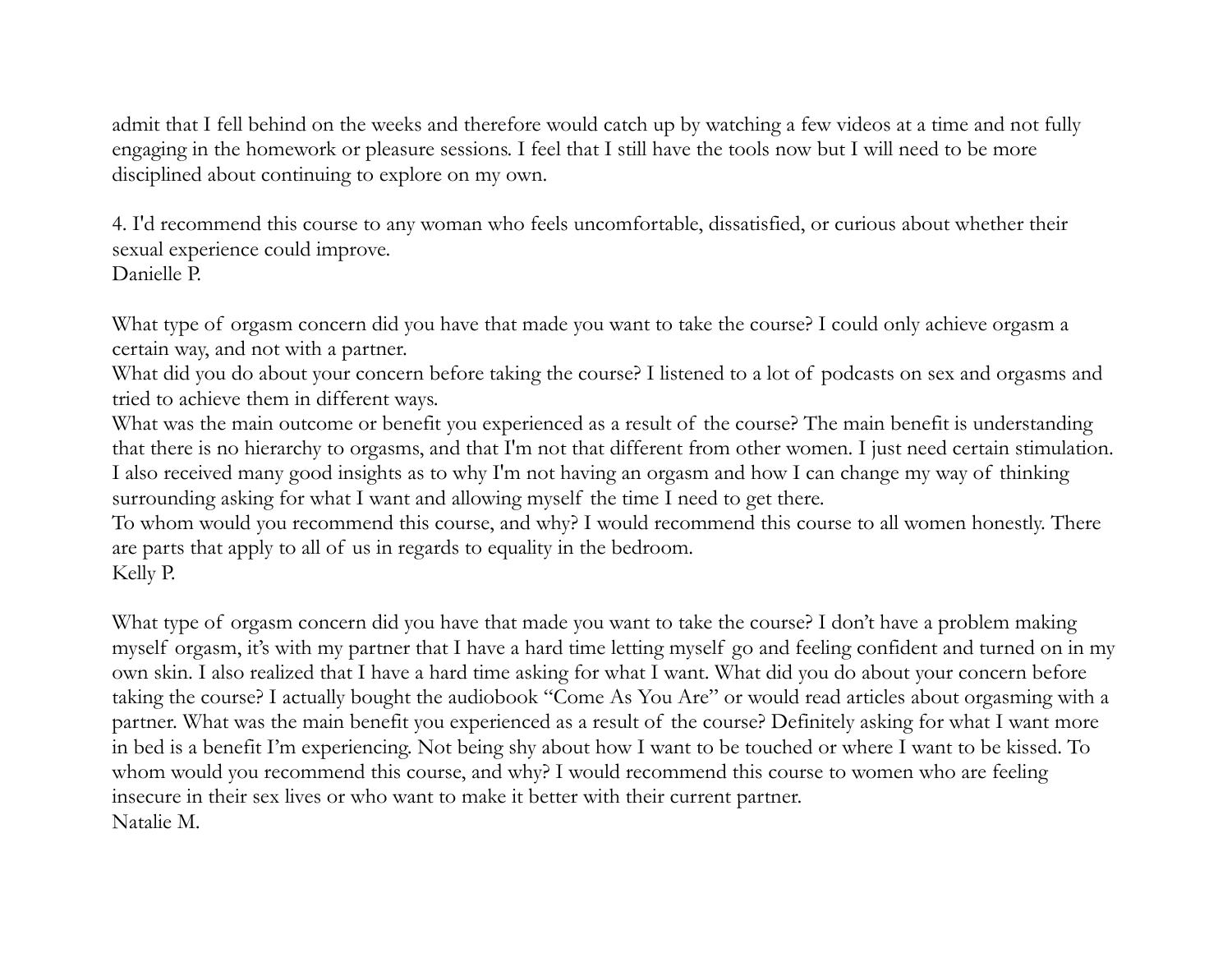I took this course because I had never had an orgasm. It was becoming extremely frustrating. I felt like I had tried everything and nothing was working. This course has helped me slow down and be kinder to myself. Instead of feeling like a failure, I am taking things slower and working through some internalized negative beliefs. By putting less pressure on myself, I am making breakthroughs, and I think my experiences are only going to keep getting better! I recommend this course to anyone who is feeling hopeless about their ability to orgasm. Kate P.

"I am an Internal Medicine physician focusing on female sexual dysfunction and helping to change the dialogue of how physicians talk to patients about sex. Erica and I have collaborated on projects together and every time we collaborate I get to learn something new because of how knowledgeable she is about women's sexuality. So when I heard she was doing a master class on orgasms, I knew I had to find out more and I did! This course is for any woman who wants to break down the barriers that get in the way of pleasure in order to enjoy sex more and have better orgasms (or an orgasm for the first time)." Cara Quant, MD

What type of orgasm concern did you have that made you want to take the course? I had trouble having orgasms with a partner.

What did you do about your concern before taking the course? I just hoped I'd have one but continued to be frustrated when I couldn't have an orgasm with my husband.

What was the main benefit you experienced as a result of the course? I had an orgasm with my husband! I learned what I liked and gained confidence to ask for things I wanted from my husband for me to enjoy sex more. It also helped to increase my desire for sex, the more I enjoyed it the more I wanted to have it!

To whom would you recommend this course, and why? I would recommend this course for anyone looking to increase your sexual enjoyment with or without a partner. Dr. Erica's course gives you all the information and tools that you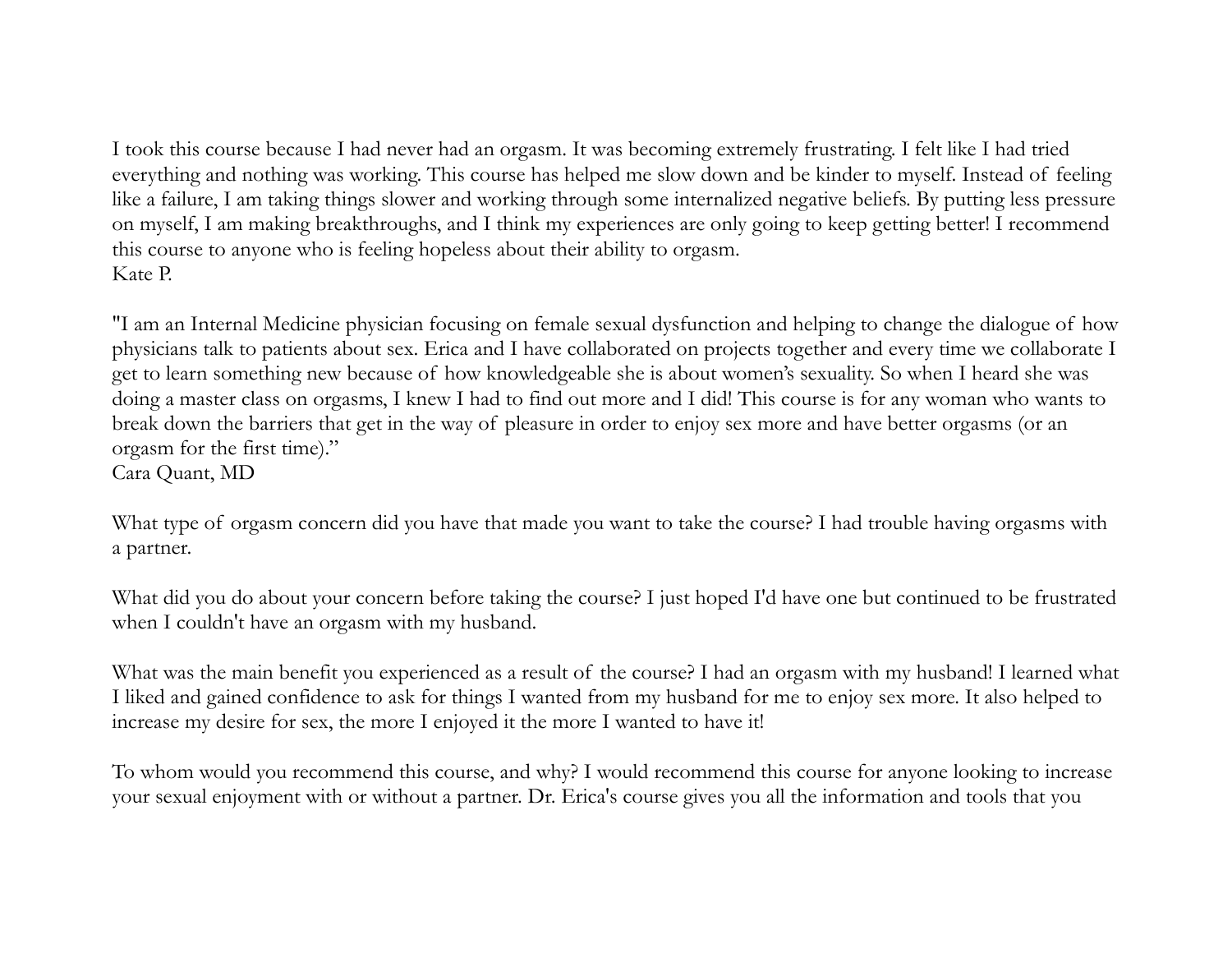need to help figure out what pleases you and helps you to the build your confidence to better communicate with your partner your needs to make your sexual experiences rewarding for both of you. After all sex should be fun! Sara S.

What type of orgasm concern did you have that made you want to take the course? I'd never experienced an orgasm before. Up until this point, I had gone through life worried that this would be a pleasure I would never get to experience. Determined to become my best self, I began to research solutions to my issue. I came across information of Dr. Marchand's course as soon as I decided not to accept failure and my inexperience with orgasms as the be all end all. What did you do about your concern before taking the course? Prior to taking the course I was worried that there was some physiological reason I was unable to experience an orgasm. I believed that there was something wrong with me/my body that was causing some sort of a blockage. I had read so much about orgasms and had countless failed attempts to tackle the notion of mentally letting go during intercourse--a solution so often presented on this topic. I knew that there had to be something more to it--and this course has helped to guide me to these solutions. What was the main benefit you experienced as a result of the course? I can honestly say that I now enjoy sex more. My partner has noticed the difference in our sex life and keeps asking why my libido has increased haha (it hasn't, I'm just more in tune with my desires and ready to accept pleasure). I've learned so much about my body and how to connect to it and how to experience the pleasure my body deserves. To whom would you recommend this course, and why? Anyone who wants to have an orgasm for the first time, experience better sex, or anyone who simply needs a refresher on how to communicate with their partner about sex should take this course. The course will really help you look deep into your experiences and target the root of the issue---not just the in the moment factors. Shari B.

I've always been sexually active and interested in exploring my sexuality BUT I never really learned how to masturbate. That's that. I just didn't know what to do to make my self feel pleasure. So, since I didn't know how to pleasure my self I was always dependent on my partners and their skills. And sure, sharing intimacy and trust with someone can be amazing, if there is someone to share it with but being single and not being able to take that edge off with my own hands... I felt like a granade.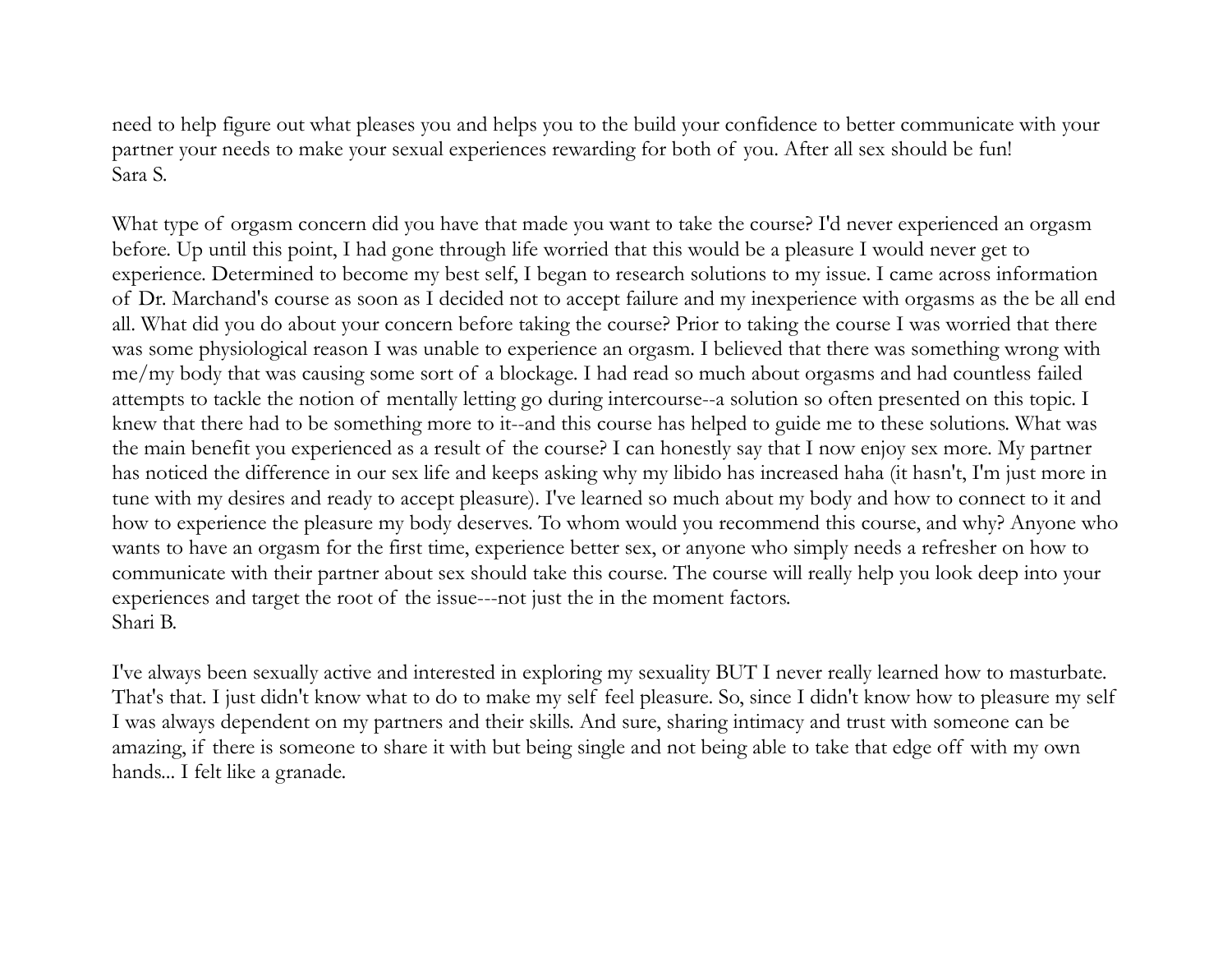Erica's course helped me to understand that taking that moment, that time for your self is really important. Getting those tips of setting your mind to the right space, creating a space to feel good and inviting for feeling good and pleasurable has changed my way of thinking about masturbation and understand the bits I didn't understand before. Everyone should learn to love their selves and this course goes deeper than just jerking off. IrisS

What type of orgasm concern did you have that made you want to take the course? (e.g., I'd never had an orgasm before, or I had trouble having orgasms with a partner, or my orgasms changed after menopause, etc.) . I've never had an orgasm before. What did you do about your concern before taking the course? (e.g., I assumed I couldn't have orgasms, or I just hoped I'd have one but didn't know how to do it, or I didn't know what to do, etc.) . I generally either felt hopeless about it or sought medical interventions. Just before starting this course I started talking about it in my own therapy which was a useful first step. What was the main benefit you experienced as a result of the course? (e.g., I had an orgasm! Or I learned to ask for things I wanted, or I now enjoy sex more, etc.) I feel like for the first time I have hope that I might one day have an orgasm. I also enjoy sex more (both alone and with a partner). To whom would you recommend this course, and why? Honestly, I'd recommend this course to anyone, regardless of if they think they struggle with orgasms or not because it's a crash course in essential learning and, even more essential, unlearning about female sexuality and orgasm. I think all women could probably use this. Katy S.

My biggest insecurity before taking this course was that I carried the guilt of not ever having an orgasm with a partner. My last partner broke up with me in my opinion, due to my lack of experience and lack of overt enjoyment in sex which alot of guys like to see in the expression of enthusiasm in your face (I think porn influenced this idea). I still carry the sadness feeling like it is my fault because I wasn't born "sexual" enough.

I can orgasm alone, but because I haven't had many partners in the past, I still feel very inept in satisfying myself with a partner. Most men don't seem to like that you aren't satisfied perhaps due to their own egos.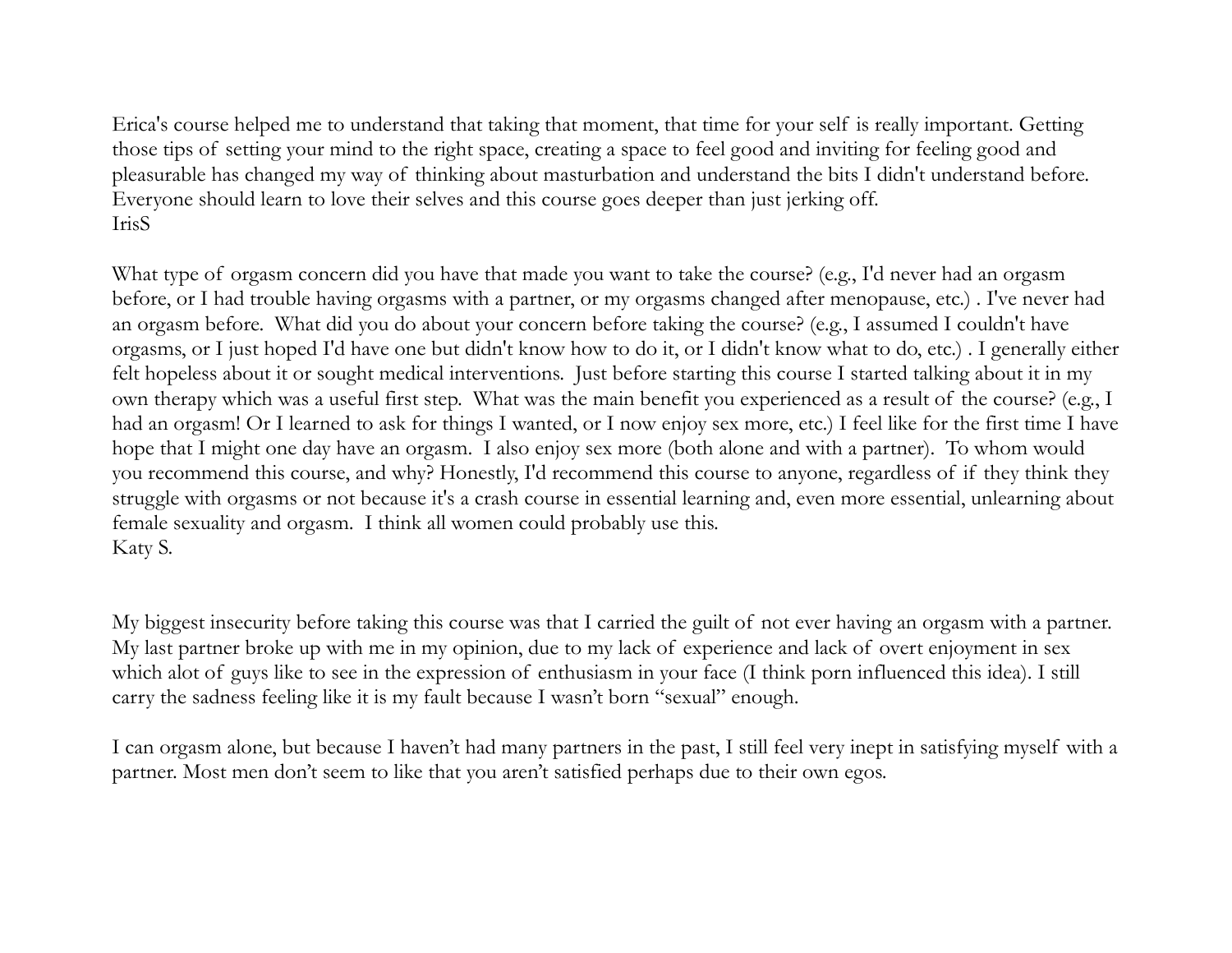I learned through your course that I am not abnormal, that many girls need very real additional stimulation to built up their desire through foreplay and emotional support which many men don't entirely understand.

I would recommend this course to most any women, even the ones that have no issues with sex and orgasm. The reason is because many of these girls carry the false notion that most girls are orgasmic and most girls lack the skills to "please" their men. They will learn that there are many other factors in play.

Thank you for teaching this course. I gained knowledge and insight through your course and I appreciate the opportunity to participate. Your videos depicts in you a sincere and caring person. Nancy B.

I did make one absolutely awesome discovery just from lesson one and that was just to take time to relax and unwind before engaging in any sort of pleasure session. Shorter videos will definitely help, I'm looking forward to that. Your speech pattern was nice to listen to though, I enjoyed your classes. I wonder if you would be able to offer the class as more of an audio book. A good friend of mine said to me "you make time for what's important" and while she's absolutely right, it convicted me because I recognized in myself the areas where I am lacking in self discipline to make time for important things. Stephanie W.

In answer to your questions, my concern was to do with the fact that I have never experienced an orgasm during sex with a partner - an obstacle that I am still trying to overcome. I made attempts at overcoming that problem by trying to incorporate vibrators and telling my partner that orgasms were hard to achieve for me - he honestly told me that was typical and never took my concern seriously. I started to believe him.

The main benefit I experienced as a result of this course was recognizing how much I like to be stroked gently, especially along my spine, ribs, and feet. I asked my husband to tickle my feet during sex and while I still haven't orgasmed with him, I'm getting closer and I'm getting more comfortable asking him to do things that don't seem to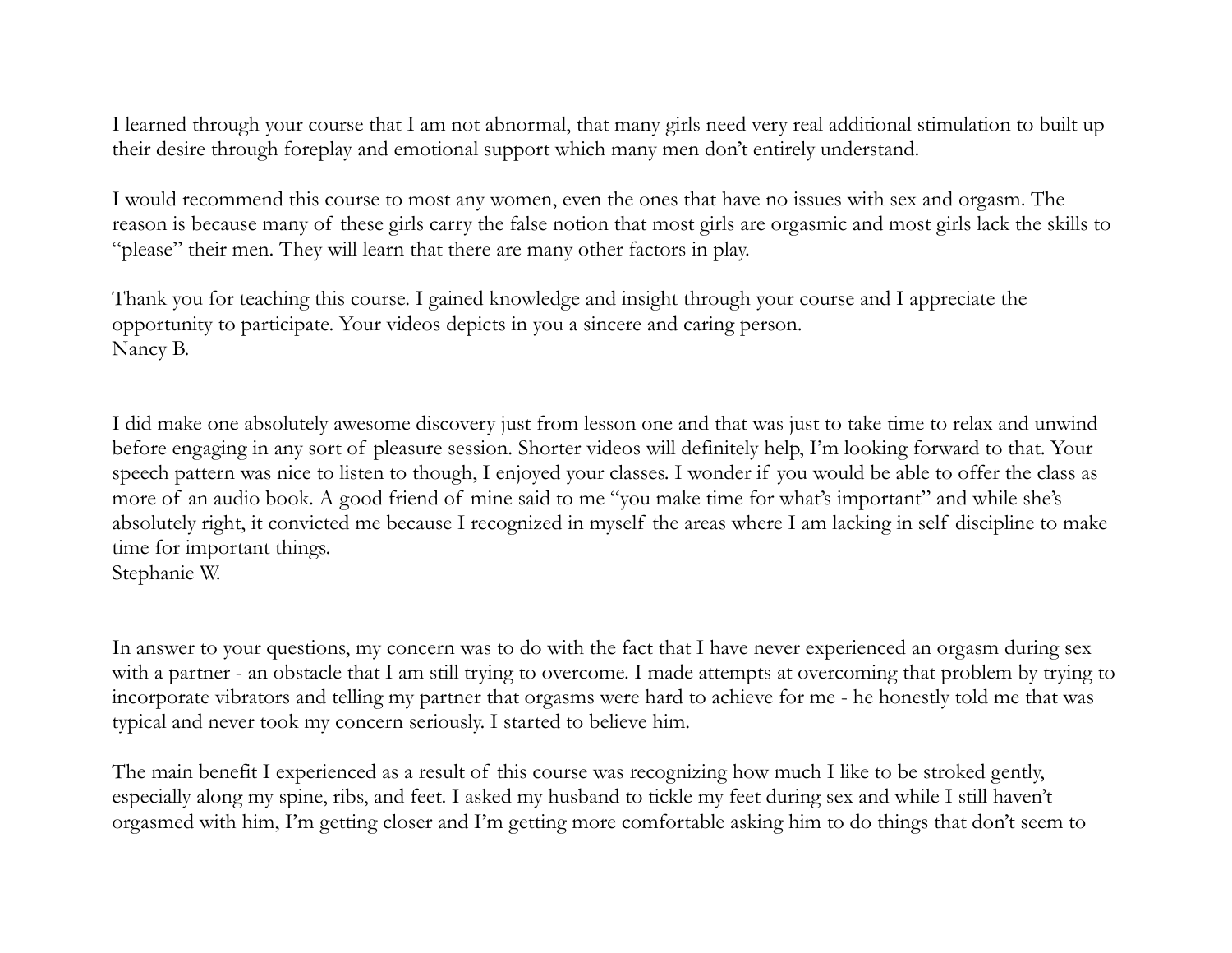make sense in a sexual scenario. It is nice to see him incorporating things that I asked for specifically being implemented into our own sexual activities and explorations whether alone or together.

Another benefit was being able to look for therapists in my area who may be able to help me sort out my sexual issues. I know that may sound like a fringe benefit, but it was extremely helpful. I don't know where else I might have gotten that information. Thank you.

I feel like every woman should take this course. I wish it was a class offered in school, it's frustrating to me that my husband (and many other men, and society in general) seem to have written off women's sexual satisfaction as unachievable and therefore not worthy of much particular notice. Anon.

I have had difficulty having consistent orgasms with my partner. Sometimes I'd climax, other times I wouldn't. Before taking the class, I talked to my partner about it so that he was aware of what I was experiencing. We watched some videos and I read some books. I thought we might need some other help which is why I signed up for the course.I learned non-verbal ways to communicate my needs during intercourse and made adjustments in my communication style. I would recommend the course to anyone who feels they could learn more about orgasms and their orgasmic potential. That might just be about everyone I know. I feel you're never too old to stop learning about such pleasure! Elizabeth W.

I decided to take Dr. Erica's (Do you prefer Dr. Marchand?) Big O Masterclass because my ability to have orgasm has been very limited. I was a late bloomer and didn't have my first orgasm until my late 40s. I learned to orgasm with a vibrator but only when I was alone, never with a partner. Before I took this course, I had given up on having an orgasm with my husband. I came to feel that it just wasn't meant to be, that only certain people were able to orgasm, and I wasn't one of them. Truthfully, I didn't really know how to pleasure myself, and couldn't tell anyone what to do when I didn't even know myself. This course offers video talks, work sheets and instructions for pleasure sessions. Each component is well thought out, and each new lesson builds on the previous one. The worksheets in particular were very helpful for me. They gave me the opportunity to reflect on negative messages I had carried with me since childhood, and replace them with positive ones that are based in fact. This has allowed me to celebrate and enjoy my